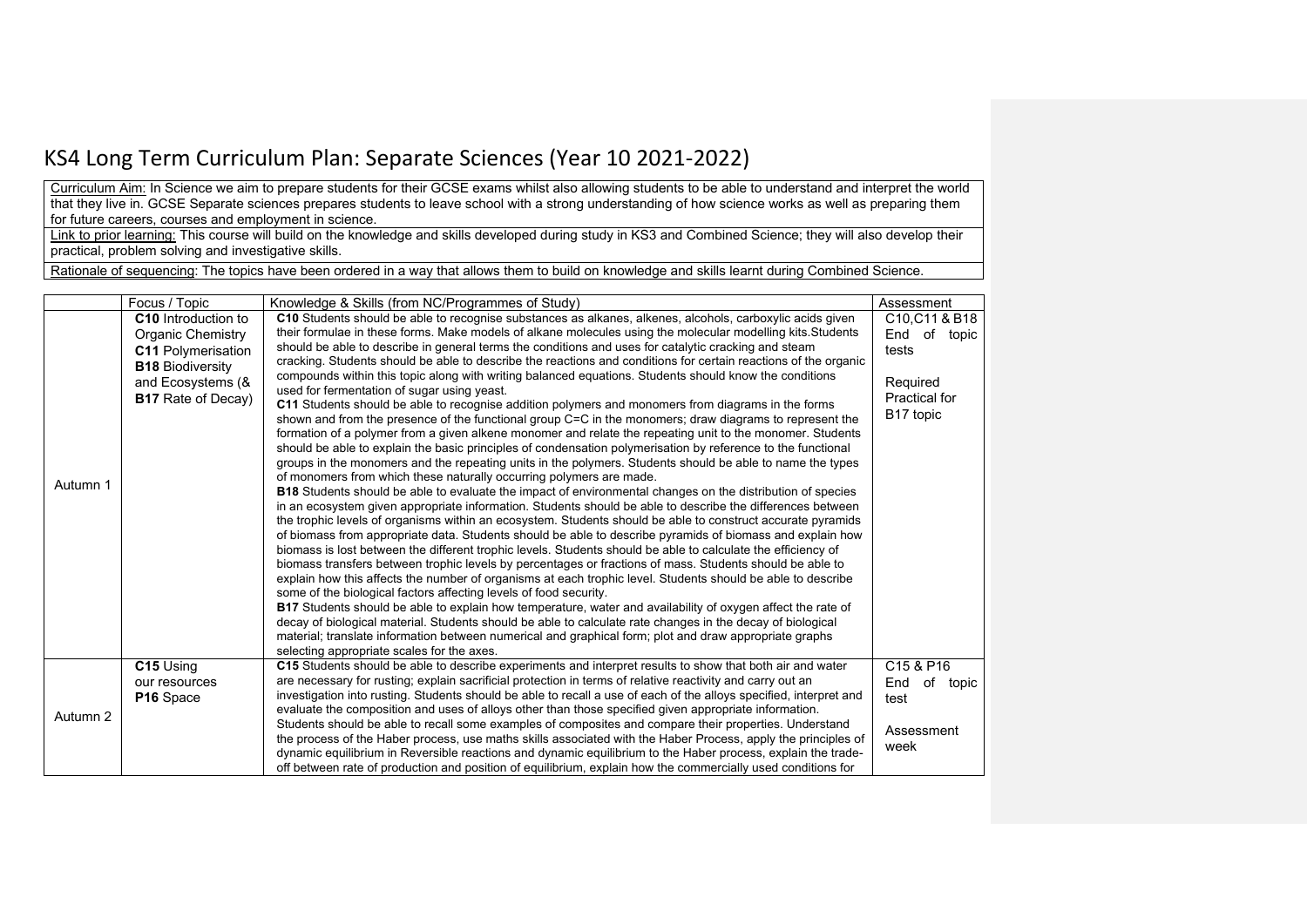|          |                                                                                                                                                                                  | the Haber process are related to the availability and cost of raw materials and energy supplies, control of<br>equilibrium position and rate. Students to understand the industrial process of making fertilisers and<br>compare lab preparation of the same compounds.<br>P16 Students should be able to explain how, at the start of a star's life cycle, the dust and gas drawn<br>together by gravity causes fusion reactions and that fusion reactions lead to an equilibrium between the<br>gravitational collapse of a star and the expansion of a star due to fusion energy. Students should be able to<br>describe the life cycle of a star. Students should be able to explain how fusion processes lead to the<br>formation of new elements. Students should be able to describe the similarities and distinctions between the<br>planets, their moons, and artificial satellites. Students should be able to explain qualitatively the red-shift of<br>light from galaxies that are receding; that the change of each galaxy's speed with distance is evidence of an<br>expanding universe; how red-shift provides evidence for the Big Bang model and how scientists are able to<br>use observations to arrive at theories such as the Big Bang theory. |                                                                                       |                                                                                                                                      |
|----------|----------------------------------------------------------------------------------------------------------------------------------------------------------------------------------|----------------------------------------------------------------------------------------------------------------------------------------------------------------------------------------------------------------------------------------------------------------------------------------------------------------------------------------------------------------------------------------------------------------------------------------------------------------------------------------------------------------------------------------------------------------------------------------------------------------------------------------------------------------------------------------------------------------------------------------------------------------------------------------------------------------------------------------------------------------------------------------------------------------------------------------------------------------------------------------------------------------------------------------------------------------------------------------------------------------------------------------------------------------------------------------------------------------------------------------------------------------------|---------------------------------------------------------------------------------------|--------------------------------------------------------------------------------------------------------------------------------------|
| Spring 1 | P11 Forces and<br>Pressure                                                                                                                                                       | P11 Students should be able to recall and apply the equation for pressure and calculate pressure at the<br>surface of a liquid. Students should be able to calculate the differences in pressure at different depths in a<br>liquid. Students should be able to explain why, in a liquid, pressure at a point increases with the height of<br>the column of liquid above that point and with the density of the liquid. Students should be able to describe<br>the factors which influence floating and sinking. Students should be able to describe a simple model of the<br>Earth's atmosphere and of atmospheric pressure and explain why atmospheric pressure varies with height<br>above a surface.                                                                                                                                                                                                                                                                                                                                                                                                                                                                                                                                                             | P11 End of<br>topic test                                                              |                                                                                                                                      |
| Spring 2 | <b>B12 Homeostasis in</b><br>Action<br><b>B11 Plant</b><br>Hormones<br>(Separate Sciences<br>content only)<br>C4 Chemical<br>Calculations<br>(Separate Sciences<br>content only) | B12 Students should be able to explain some of the difficulties of investigating brain function and treating<br>brain damage and disease. Evaluate the benefits and risks of procedures carried out on the brain and<br>nervous system. Students should be able to relate the structures of the eye to their functions. Students<br>should be able to explain mechanisms to lower or raise body temperature in a given context. Students should<br>be able to describe the functions of the kidney in maintaining water balance. Students should be able to<br>describe how kidney dialysis works. Evaluate the advantages and disadvantages of treating organ failure by<br>mechanical device or transplant.<br>B11 Students to understand that plants produce hormones to coordinate and control growth and responses<br>to light (phototropism) and gravity (gravitropism or geotropism). Students should be able to describe the<br>effects of some plant hormones and the different ways people use them to control plant growth.                                                                                                                                                                                                                               | B12, B11 & C4<br>End of topic<br>tests<br>Required<br>Practical for<br>B11 & C4 topic | <b>Commented [1]: Formatting issues here</b><br><b>Commented [2R1]:</b> Trying to reduce the size of the<br>Spring 2 Knowledge area? |
| Summer 1 | P14 Light<br><b>P2</b> Infrared radiation<br>(Separate Sciences<br>content only)                                                                                                 | P14 & P2 Students should be able to construct ray diagrams to illustrate the similarities and differences<br>between convex and concave lenses. Students will be able to use the magnification calculation. Students<br>should be able to explain how the colour of an object is related to the differential absorption, transmission<br>and reflection of different wavelengths of light by the object; the effect of viewing objects through filters or the<br>effect on light of passing through filters and why an opaque object has a particular colour. Students should be<br>able to explain that all bodies (objects) emit radiation and that the intensity and wavelength distribution of any<br>emission depends on the temperature of the body                                                                                                                                                                                                                                                                                                                                                                                                                                                                                                            | P14 & P2<br>End of topic<br>test                                                      |                                                                                                                                      |
| Summer 2 | <b>B5</b> Communicable<br>diseases (Separate<br>Science content<br>only)<br><b>P7</b> Nuclear radiation<br>(Separate Science                                                     | B5 Students should be able to describe how monoclonal antibodies are produced and can be used. Students<br>to know the everyday application of scientific knowledge to detect and identify plant disease and<br>understanding of ion deficiencies allows horticulturists to provide optimum conditions for plants.<br>P7 Students should be able to explain why the hazards associated with radioactive material differ according<br>to the half-life involved. Students should be able to describe and evaluate the uses of nuclear radiations for<br>exploration of internal organs, and for control or destruction of unwanted tissue and evaluate the perceived                                                                                                                                                                                                                                                                                                                                                                                                                                                                                                                                                                                                  | P8, P9, C9,<br>C <sub>10</sub><br>End of topic<br>test<br>Required                    |                                                                                                                                      |